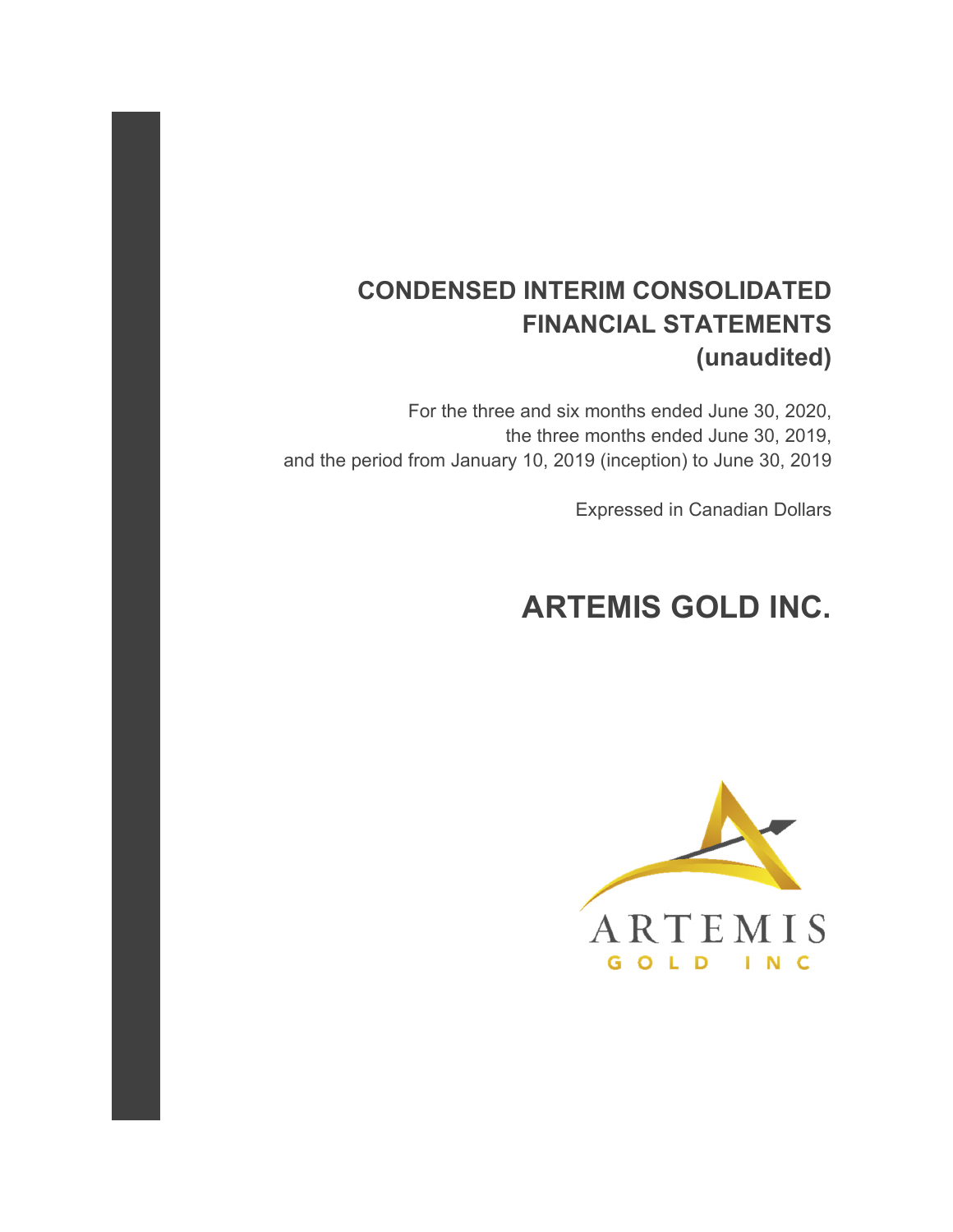# **NOTICE OF DISCLOSURE OF NON-AUDITOR REVIEW OF THE CONDENSED INTERIM CONSOLIDATED FINANCIAL STATEMENTS**

Pursuant to National-Instrument 51-102, Part 4, subsection 4.3(3)(a) issued by the Canadian Securities administrators, if an auditor has not performed a review of the interim financial statements, they must be accompanied by a notice indicating that the financial statements have not been reviewed by an auditor.

The accompanying unaudited condensed interim consolidated financial statements of Artemis Gold Inc. (the "Company" or "Artemis") for the interim period ended June 30, 2020, have been prepared in accordance with International Financial Reporting Standards as issued by the International Accounting Standards Board applicable to the preparation of interim financial statements including International Accounting Standard 34 - Interim Financial Reporting and are the responsibility of the Company's management.

The Company's independent auditor, PricewaterhouseCoopers LLP has not performed a review of these condensed interim consolidated financial statements.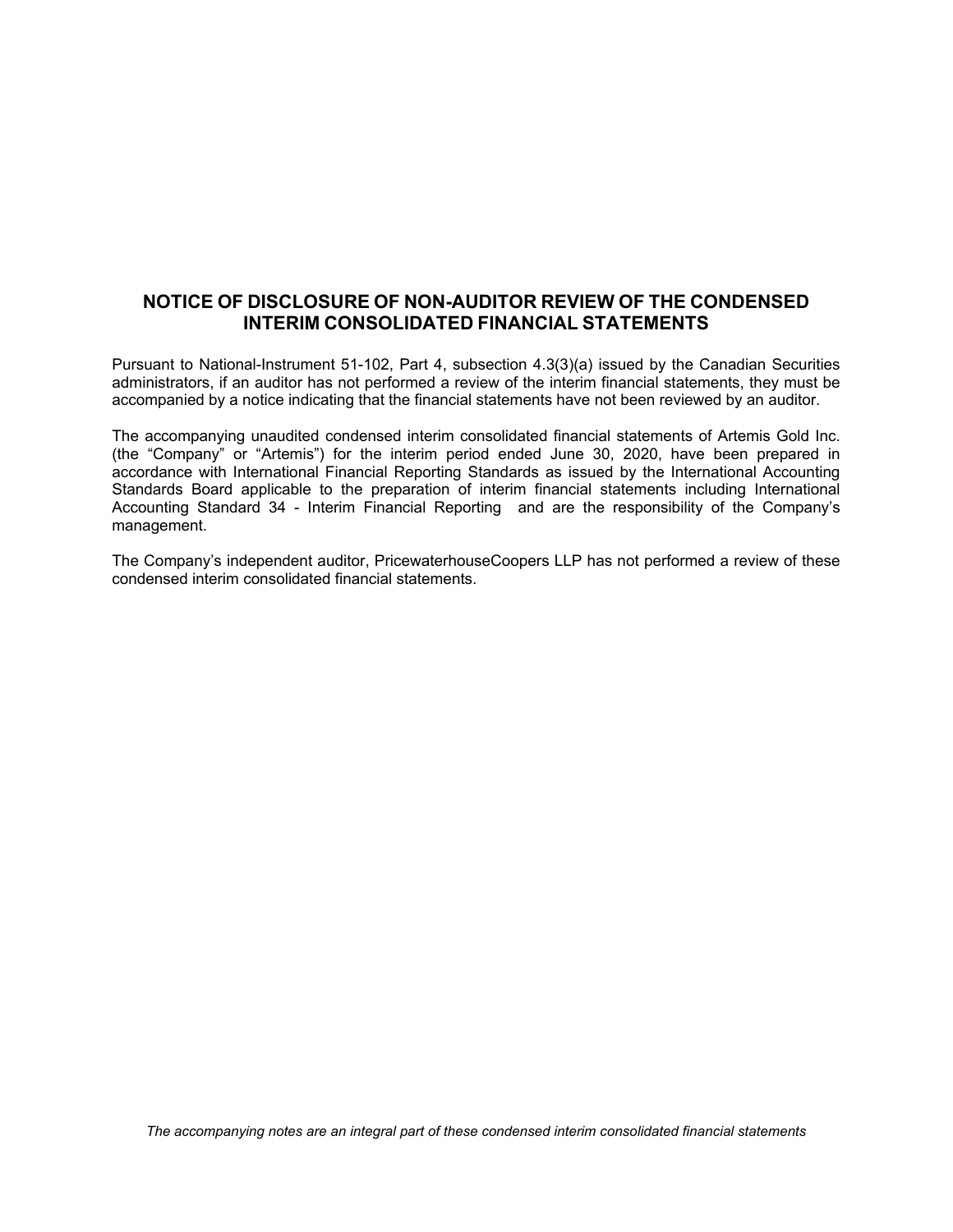# Condensed Interim Consolidated Statements of Financial Position

*(Unaudited - Expressed in Canadian Dollars)* 

|                                            |              | As at            | As at                           |
|--------------------------------------------|--------------|------------------|---------------------------------|
|                                            | <b>Notes</b> |                  | June 30, 2020 December 31, 2019 |
| <b>Assets</b>                              |              |                  |                                 |
| <b>Current assets</b>                      |              |                  |                                 |
| Cash and cash equivalents                  |              | \$<br>28,301,282 | \$<br>31,502,309                |
| Restricted cash                            | 9            | 6,550,169        |                                 |
| Receivables and prepayments                |              | 437,567          | 126,915                         |
| Marketable securities                      |              | 2,254,280        | 304,300                         |
|                                            |              | 37,543,298       | 31,933,524                      |
| Non-current assets                         |              |                  |                                 |
| Investment in associate                    | 4            | 7,525,570        | 5,639,902                       |
| Convertible debenture                      | 4            | 10,761,705       | 9,999,434                       |
| Warrants                                   | 4            | 2,694,495        | 2,351,844                       |
| Deferred acquisition costs                 | 3            | 935,437          |                                 |
| Mineral property                           | 5            | 272,027          | 222,354                         |
| Property, plant and equipment              |              | 873,643          | 919,755                         |
| <b>TOTAL ASSETS</b>                        |              | 60,606,175       | 51,066,813                      |
| <b>Liabilities</b>                         |              |                  |                                 |
| <b>Current liabilities</b>                 |              |                  |                                 |
| Accounts payable and accrued liabilities   |              | 1,116,639        | 237,070                         |
| Due to related parties                     | 7            | 31,622           | 16,264                          |
| Share subscription liability               | 9            | 6,550,169        |                                 |
| Lease liability - current portion          |              | 112,769          | 90,497                          |
|                                            |              | 7,811,199        | 343,831                         |
| Non-current liabilities                    |              |                  |                                 |
| Lease liability - non current portion      |              | 778,129          | 846,641                         |
| Deferred income tax liability              |              | 993,739          | 956,198                         |
| <b>TOTAL LIABILITIES</b>                   |              | 9,583,067        | 2,146,670                       |
|                                            |              |                  |                                 |
| <b>Shareholders' equity</b>                |              |                  |                                 |
| Share capital                              | 6            | 42,468,679       | 41,647,399                      |
| Contributed surplus                        | 6            | 1,723,565        | 942,447                         |
| Accumulated other comprehensive income     |              | 1,296,926        | 54,303                          |
| Retained earnings                          |              | 5,533,938        | 6,275,994                       |
| <b>Total Shareholders' equity</b>          |              | 51,023,108       | 48,920,143                      |
| TOTAL LIABILITIES AND SHAREHOLDERS' EQUITY |              | \$<br>60,606,175 | \$<br>51,066,813                |
| Subsequent events (Notes 3 and 9)          |              |                  |                                 |

Approved for Issuance by the Board of Directors:

*"Robert Atkinson"* Director

*"Steven Dean"* Director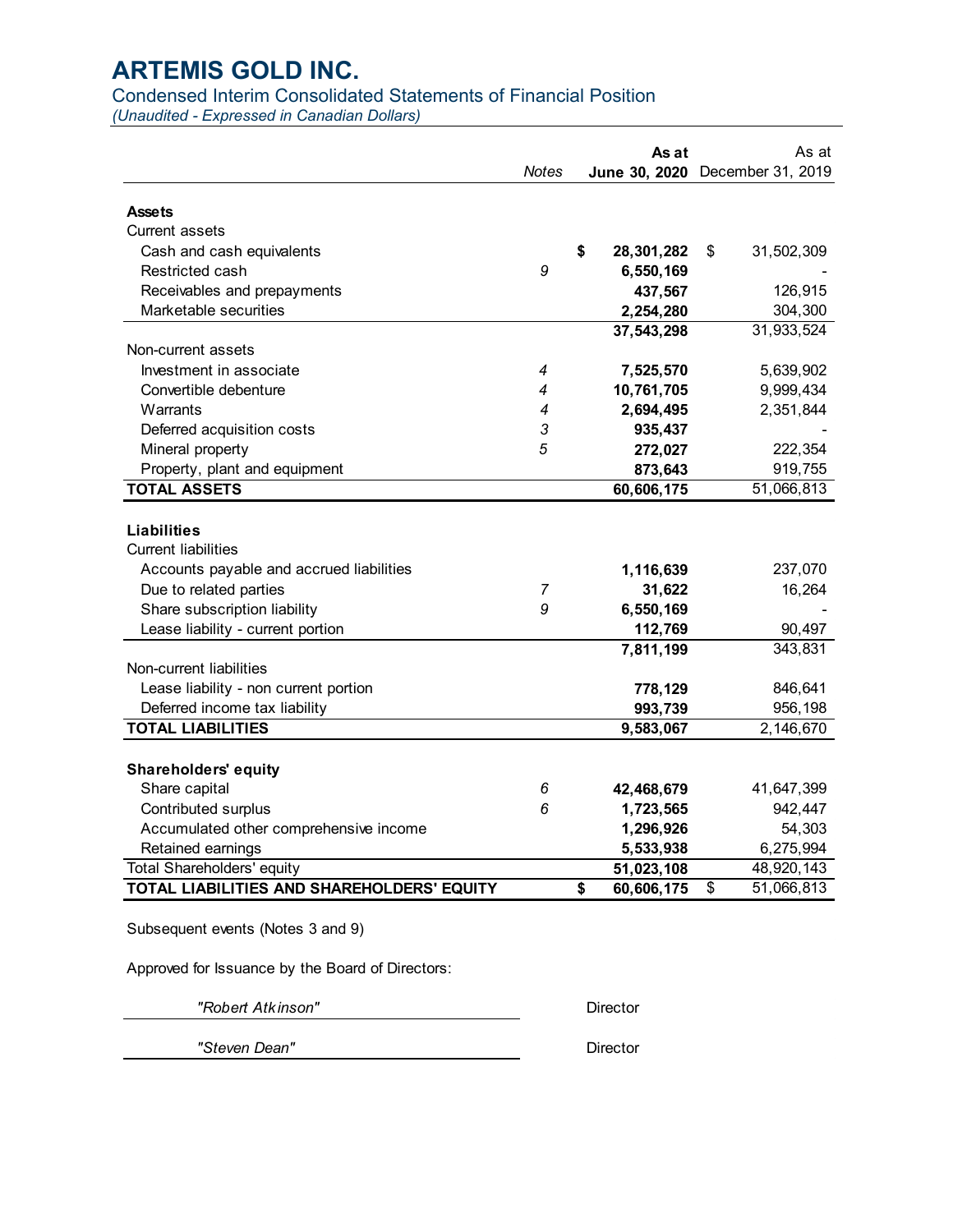# Condensed Interim Consolidated Statements of Income (Loss) and Comprehensive Income

*(Unaudited -Expressed in Canadian Dollars – except number of shares outstanding)* 

|                                              | <b>Notes</b>   | For the three<br>months ended<br>June 30, 2020 | For the three<br>months ended<br>June 30, 2019 | For the six<br>months ended<br>June 30, 2020 | For the period from<br>January 10, 2019 to<br>June 30, 2019 |
|----------------------------------------------|----------------|------------------------------------------------|------------------------------------------------|----------------------------------------------|-------------------------------------------------------------|
| <b>Operating expenses</b>                    |                |                                                |                                                |                                              |                                                             |
| Depreciation                                 |                | \$<br>43,753                                   | \$                                             | \$<br>83,742                                 | \$                                                          |
| Management fees and wages                    | $\overline{7}$ | 288,449                                        |                                                | 602,650                                      |                                                             |
| Investor relations and corporate development |                | 130,466                                        |                                                | 274,392                                      |                                                             |
| Office, Insurance and general                |                | 64,641                                         |                                                | 130,280                                      |                                                             |
| Professional fees                            |                | 91,643                                         | 119,234                                        | 126,319                                      | 119,234                                                     |
| Share-based payments                         | 6              | 257,552                                        |                                                | 781,118                                      |                                                             |
| Transfer agent and regulatory                |                | 30,296                                         |                                                | 38,929                                       |                                                             |
| Travel, meals and entertainment              |                | 4,829                                          |                                                | 9,133                                        |                                                             |
| Loss from operations                         |                | (911, 629)                                     | (119, 234)                                     | (2,046,563)                                  | (119, 234)                                                  |
| Other income (expense)                       |                |                                                |                                                |                                              |                                                             |
| Accretion expense on lease liability         |                | (13, 597)                                      |                                                | (27, 540)                                    |                                                             |
| Convertible debenture interest expense       |                |                                                | (106, 956)                                     |                                              | (127, 364)                                                  |
| Equity loss from investment in associate     | 4              | (57, 636)                                      | (68, 723)                                      | (156, 685)                                   | (68, 723)                                                   |
| Gain on investment in associate              | 4              |                                                |                                                |                                              | 1,488,000                                                   |
| Gain on convertible debt                     | 4              | 3,605,547                                      | 3,987,503                                      | 978,766                                      | 3,987,503                                                   |
| Gain on warrants                             | 4              | 1,732,688                                      | 446,866                                        | 101,754                                      | 1,887,880                                                   |
| Interest income                              |                | 85,296                                         |                                                | 251,818                                      |                                                             |
| Net income (loss) before income taxes        |                | 4,440,669                                      | 4,139,456                                      | (898, 450)                                   | 7,048,062                                                   |
| Deferred income tax recovery (expense)       |                | (558, 034)                                     | (556, 337)                                     | 156,394                                      | (951, 754)                                                  |
| Net income (loss)                            |                | \$<br>3,882,635                                | \$<br>3,583,119 \$                             | $(742, 056)$ \$                              | 6,096,308                                                   |
| Unrealized gain on marketable securities     |                | 1,145,849                                      |                                                | 1,242,623                                    |                                                             |
| Total comprehensive income                   |                | \$<br>5,028,484                                | \$<br>3,583,119 \$                             | 500,567                                      | \$<br>6,096,308                                             |
| Earning (loss) per common share              |                |                                                |                                                |                                              |                                                             |
| <b>Basic</b>                                 |                | \$<br>0.08                                     | \$<br>0.70                                     | \$<br>$(0.02)$ \$                            | 1.90                                                        |
| Diluted                                      |                | \$<br>0.06                                     | \$<br>0.30                                     | \$<br>$(0.02)$ \$                            | 0.81                                                        |
| Weighted average number of common            |                |                                                |                                                |                                              |                                                             |
| shares outstanding                           |                |                                                |                                                |                                              |                                                             |
| Basic                                        |                | 48,397,527                                     | 5,085,712                                      | 48,288,816                                   | 3,212,028                                                   |
| Diluted                                      |                | 63,752,976                                     | 11,884,059                                     | 48,288,816                                   | 7,505,721                                                   |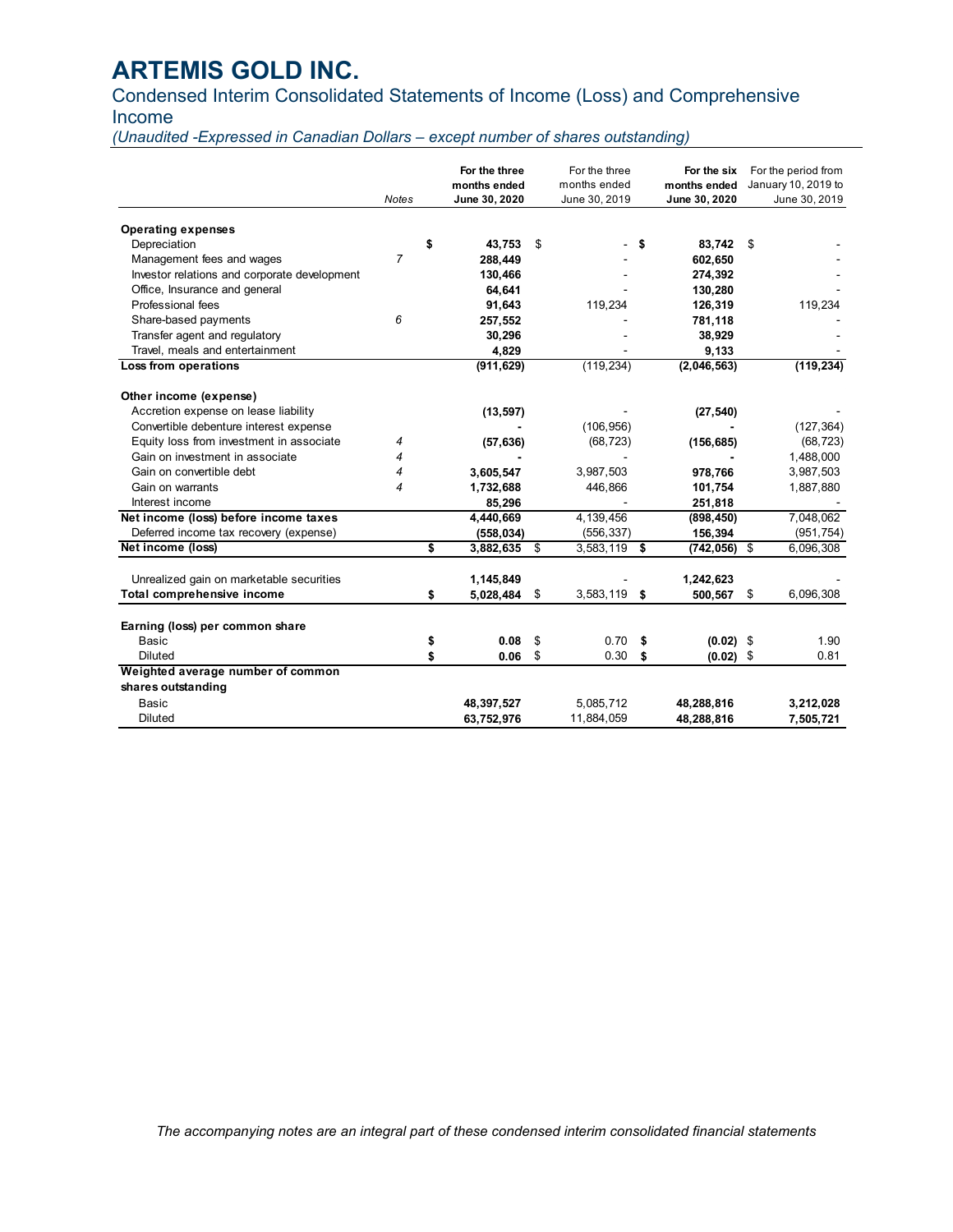# Condensed Interim Consolidated Statements of Changes in Equity

*(Unaudited - Expressed in Canadian dollars, except number of shares)*

|                                          |              | Share capital       |            |                        |                                                 |                          |   |                                  |
|------------------------------------------|--------------|---------------------|------------|------------------------|-------------------------------------------------|--------------------------|---|----------------------------------|
|                                          | <b>Notes</b> | Number of<br>shares | Amount     | Contributed<br>surplus | Accumulated<br>other<br>comprehensive<br>income | Retained<br>earnings     |   | Total<br>shareholders'<br>equity |
| Balance - January 1, 2020                |              | 48,180,105 \$       | 41.647.399 | 942.447 \$             | 54.303                                          | \$6,275,994              | S | 48,920,143                       |
| Exercise of share purchase warrants      | 6            | 760.444             | 821.280    | -                      |                                                 |                          |   | 821.280                          |
| Shared-based payments                    | 6            |                     | -          | 781.118                |                                                 |                          |   | 781.118                          |
| Unrealized gain on marketable securities |              |                     | -          | ۰                      | 1.242.623                                       | $\overline{\phantom{0}}$ |   | 1.242.623                        |
| Net loss for the period                  |              |                     |            |                        |                                                 | (742.056)                |   | (742, 056)                       |
| Balance - June 30, 2020                  |              | 48.940.549          | 42.468.679 | $$1.723.565$ \$        | 1.296.926                                       | 5.533.938                |   | 51,023,108                       |
|                                          |              |                     |            |                        |                                                 |                          |   |                                  |

|                                 |              | Share capital |           |    |                          |                                       |             |                        |
|---------------------------------|--------------|---------------|-----------|----|--------------------------|---------------------------------------|-------------|------------------------|
|                                 |              | Number of     |           |    | Contributed              | Accumulated<br>other<br>comprehensive | Retained    | Total<br>shareholders' |
|                                 | <b>Notes</b> | shares        | Amount    |    | surplus                  | income                                | earnings    | equity                 |
| Balance - January 10, 2019      |              |               |           | зъ | ۰.                       | ٠                                     | ۰.          |                        |
| Share issuance - March 14, 2019 | 6            | 5.085.710     | 3.906.000 |    | $\overline{\phantom{a}}$ |                                       |             | 3,906,000              |
| Share issuance - June 12, 2019  | 6            |               | 125.000   |    | -                        |                                       |             | 125,000                |
| Net income for the period       |              |               |           |    |                          |                                       | 6.096.308   | 6,096,308              |
| Balance - June 30, 2019         |              | 5.085.712     | 4.031.001 |    |                          | $\overline{\phantom{a}}$              | \$6,096,308 | 10,127,309             |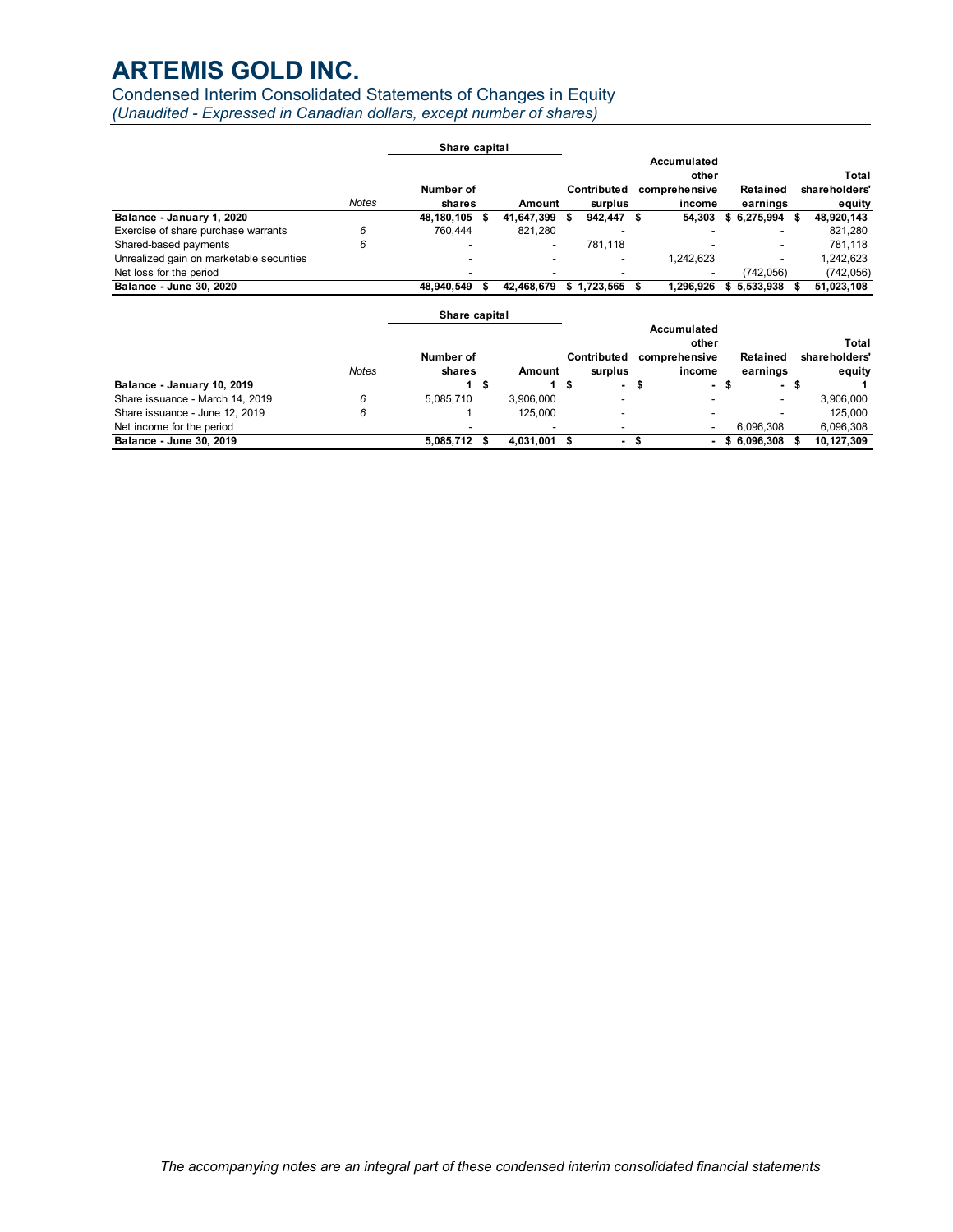# Condensed Interim Consolidated Statements of Cash Flows

*(Unaudited - Expressed in Canadian Dollars)* 

|                                                                                | For the three<br>months ended<br>June 30, 2020 | For the three<br>months ended<br>June 30, 2019 | For the six<br>months ended<br>June 30, 2020 | For the period from<br>January 10, 2019 to<br>June 30, 2019 |
|--------------------------------------------------------------------------------|------------------------------------------------|------------------------------------------------|----------------------------------------------|-------------------------------------------------------------|
| <b>Operating activities</b>                                                    |                                                |                                                |                                              |                                                             |
| Net income (loss) for the period                                               | \$<br>3,882,635                                | - \$<br>3,583,119 \$                           | $(742, 056)$ \$                              | 6,096,308                                                   |
| Items not involving cash:                                                      |                                                |                                                |                                              |                                                             |
| Amortization                                                                   | 43,753                                         |                                                | 83,742                                       |                                                             |
| Accretion expense on lease liability                                           | 13,597                                         |                                                | 27,540                                       |                                                             |
| Deferred income tax expense (recovery)                                         | 558,034                                        | 556,337                                        | (156, 394)                                   | 951,754                                                     |
| Convertible debenture interest expense                                         |                                                | 106,956                                        |                                              | 127,364                                                     |
| Equity loss from investment in associate                                       | 57,636                                         | 68,723                                         | 156,685                                      | 68,723                                                      |
| Gain on investment in associate                                                |                                                |                                                |                                              | (1,488,000)                                                 |
| Gain on convertible debt                                                       | (3,605,547)                                    | (3,987,503)                                    | (978, 766)                                   | (3,987,503)                                                 |
| Gain on warrants                                                               | (1,732,688)                                    | (446, 866)                                     | (101, 754)                                   | (1,887,880)                                                 |
| Share-based payments                                                           | 257,552                                        |                                                | 781,118                                      |                                                             |
| Interest income                                                                | (85, 296)                                      |                                                | (251, 818)                                   |                                                             |
| Net changes in non-cash working capital:                                       |                                                |                                                |                                              |                                                             |
| Accounts payable and accrued liabilities                                       | (199, 902)                                     |                                                | (116, 534)                                   |                                                             |
| Due to related parties                                                         | 34,439                                         | 31,785                                         | 26,286                                       | 225,973                                                     |
| Receivables and prepayments                                                    | 37,069                                         | 87,449                                         | 12,829                                       | (106, 740)                                                  |
| Net cash used in operating activities                                          | (738, 717)                                     |                                                | (1, 259, 122)                                | (1)                                                         |
| <b>Investing activities</b><br>Deferred acquisition costs<br>Interest received | (135, 568)<br>16,840                           |                                                | (135, 568)<br>168,644                        |                                                             |
| Investment in marketable securities                                            |                                                |                                                | (513, 422)                                   |                                                             |
| Investment in associate                                                        | (1)                                            |                                                | (1,825,859)                                  | (3,906,000)                                                 |
| Investment in convertible debt                                                 |                                                |                                                |                                              | (5,094,000)                                                 |
| Investment in warrants                                                         |                                                |                                                | (240, 897)                                   |                                                             |
| Mineral property                                                               | (49, 672)                                      | (125,000)                                      | (49, 672)                                    | (125,000)                                                   |
| Purchase of equipment                                                          | (37, 630)                                      |                                                | (37, 630)                                    |                                                             |
| Net cash used in investing activities                                          | (206, 031)                                     | (125,000)                                      | (2,634,404)                                  | (9, 125, 000)                                               |
| <b>Financing activities</b>                                                    |                                                |                                                |                                              |                                                             |
| Convertible debenture proceeds<br>Exercise of share purchase warrants          |                                                |                                                |                                              | 5,094,000                                                   |
|                                                                                | 743,280                                        |                                                | 821,280                                      |                                                             |
| Lease payments                                                                 | (36, 890)                                      |                                                | (73, 780)                                    |                                                             |
| Subscription receipt issuance costs<br>Share issuance proceeds                 | (55,000)                                       | 125,000                                        | (55,000)                                     | 4,031,001                                                   |
| Net cash provided by financing activities                                      | 651.390                                        | 125.000                                        | 692.500                                      | 9.125.001                                                   |
|                                                                                |                                                |                                                |                                              |                                                             |
| Change in cash during the period                                               | (293, 358)                                     |                                                | (3, 201, 027)                                |                                                             |
| Cash, beginning of period                                                      | 28,594,640                                     |                                                | 31,502,309                                   |                                                             |
| Cash, end of period                                                            | \$<br>28,301,282                               | \$<br>$\overline{\phantom{a}}$                 | \$<br>28,301,282                             | -\$                                                         |
|                                                                                |                                                |                                                |                                              |                                                             |
| Restricted cash, end of period                                                 | \$<br>6,550,169                                | \$<br>$\sim$                                   | 6,550,169<br>\$                              | \$                                                          |
| Total cash and restricted cash, end of period                                  | \$<br>34.851.451                               | \$<br>$\blacksquare$                           | \$<br>34,851,451                             | \$<br>$\sim$                                                |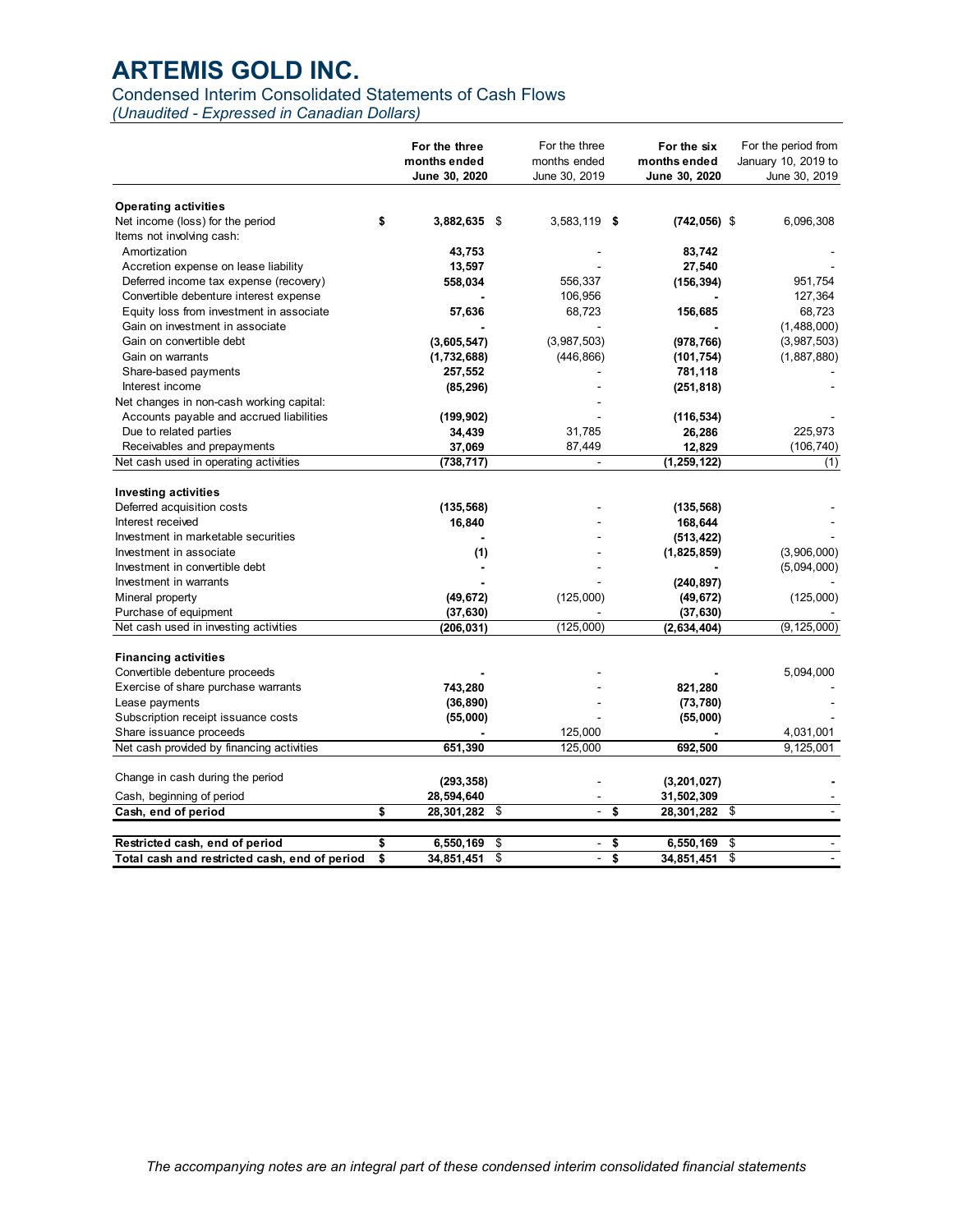Notes to Condensed Interim Consolidated Financial Statements (Unaudited) For the three and six months ended June 30, 2020, the three months ended June 30, 2019, and the period from January 10, 2019 (inception) to June 30, 2019 *(Unaudited - Expressed in Canadian dollars – unless otherwise noted)* 

### **1. NATURE OF OPERATIONS**

Artemis Gold Inc. ("Artemis" or the "Company") (formerly 1193490 B.C. Ltd.) was incorporated under the Business Corporations Act (British Columbia) on January 10, 2019. The Company is an exploration stage company focused on acquiring exploration and/or development stage mineral properties for the purpose of further exploration and development.

On June 9, 2020, the Company announced the signing of an asset purchase agreement (the "Agreement") to acquire the Blackwater Gold Project ("Blackwater" or the "Blackwater Project") in central British Columbia. The acquisition was completed subsequent to period end (Notes 3 and 9). The Company's other interests are its investment in Velocity Minerals Ltd. ("VLC"), and its option to acquire a 100% interest in GK project located in the Telegraph Creek area of British Columbia (the "GK Project"), VLC is in the business of acquiring, exploring, and evaluating mineral resource properties in Bulgaria.

The Company maintains its head office at 595 Burrard Street, Suite 3083, Vancouver, B.C. Canada. The Company's registered and records office is located at 595 Burrard Street, Suite 2600, Vancouver, B.C., Canada

### **2. BASIS OF PREPARATION**

### **Statement of compliance**

These unaudited condensed interim consolidated financial statements ("Interim Financial Statements") for the three and six months ended June 30, 2020 and for the period from January 10, 2019 ("Inception") to June 30, 2019 (the "Interim Financial Statements") have been prepared in accordance with International Financial Reporting Standards ("IFRS") as issued by the International Accounting Standards Board ("IASB") applicable to the preparation of interim financial statements including International Accounting Standard 34 - *Interim Financial Reporting* ("IAS 34"). These Interim Financial Statements do not include all disclosures required for annual audited financial statements. Accordingly, they should be read in conjunction with the notes to the Company's audited financial statements for the period from January 10, 2019 to December 31, 2019 (the "Annual Financial Statements"), which include information necessary or useful to understanding the Company's business and financial statement presentation. In particular, the Company's significant accounting policies and use of judgements and estimates were presented in notes 3 and 4, respectively, of those Annual Financial Statements and have been consistently applied in the preparation of the Interim Financial Statements.

#### **Basis of preparation and measurement**

The Interim Financial Statements have been prepared on a historical cost basis, except for certain financial instruments which have been measured at fair value. In addition, these Interim Financial Statements have been prepared using the accrual basis of accounting, except for cash flow information. These Interim Financial Statements are presented in Canadian dollars, which is the Company's functional currency.

These Interim Financial Statements were approved by the board of directors on August 25, 2020.

#### **Basis of consolidation**

These Interim Financial Statements include the accounts of the Company and its wholly-owned subsidiary, BW Gold Ltd. All amounts are presented in Canadian dollars, which is the functional currency of the Company and its subsidiary. All inter-company balances, transactions, revenues and expenses have been eliminated.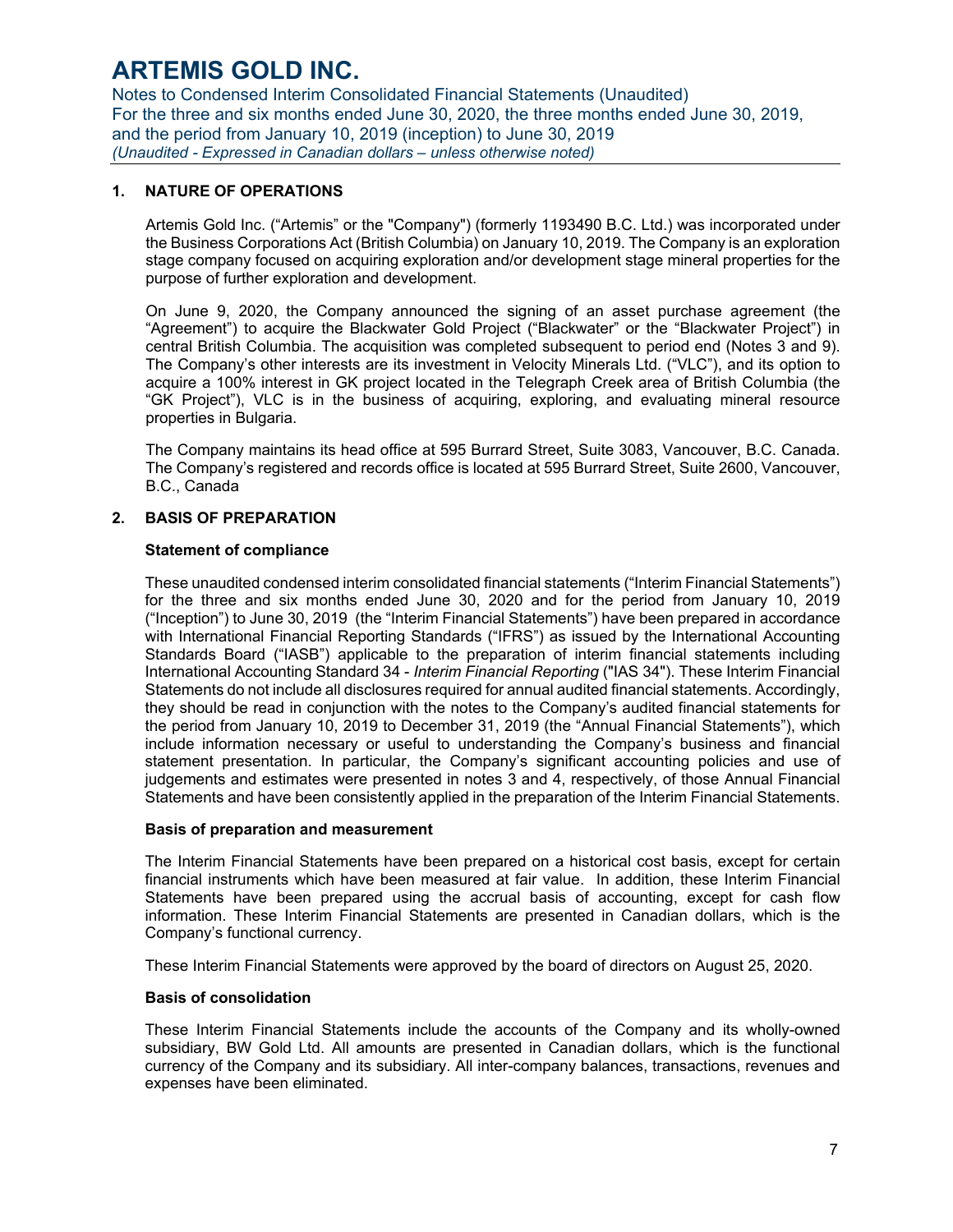Notes to Condensed Interim Consolidated Financial Statements (Unaudited) For the three and six months ended June 30, 2020, the three months ended June 30, 2019, and the period from January 10, 2019 (inception) to June 30, 2019 *(Unaudited - Expressed in Canadian dollars – unless otherwise noted)* 

## **2. BASIS OF PREPARATION (continued)**

#### **Use of estimates and judgements and COVID-19**

The preparation of the financial statements requires management to make judgments, estimates and assumptions that affect the reported amounts of assets, liabilities, and contingent liabilities at the date of the financial statements and the reported amounts of revenues and expenses during the reporting period. Estimates and assumptions are continuously evaluated and are based on management's experience and other factors, including expectations of future events that are believed to be reasonable in the circumstances. Uncertainty about these judgments, estimates and assumptions could result in outcomes that require a material adjustment to the carrying amount of the asset or liability affected in future periods.

The Company has assessed the economic impacts of the novel coronavirus ("COVID-19") pandemic on its Interim Financial Statements, including the valuation of the Company's investment in VLC. As at June 30, 2020, management has determined that its general operation of business and the value of the Company's assets are not materially impacted. In making this judgment, management has assessed various criteria including, but not limited to, existing laws, regulations, orders, disruptions and potential disruptions in commodity prices and capital markets.

While we have not experienced any significant negative impact to date, the extent to which COVID-19 impacts future business activity or financial results, and the duration of any such negative impact, will depend on future developments, which are highly uncertain and unknown at this time.

### **3. ACQUISITION OF BLACKWATER**

Subsequent to year end, on August 21, 2020 (the "Closing"), the Company completed the acquisition of the Blackwater Project from New Gold Inc. ("New Gold") (the "Acquisition" or "Transaction") (Note 9).

Pursuant to the Transaction, Artemis acquired all of New Gold's property, assets and rights related to the Blackwater Project. Consideration for the Acquisition is comprised of (i) an initial payment of \$140 million at Closing,(the "Initial Payment"), (ii) 7,407,407 Artemis common shares, (iii) a cash payment one year following Closing of \$50 million (the "Second Payment") and (iv) a secured gold stream participation (the "Stream Agreement") in favour of New Gold as described below. New Gold will also have a first ranking security interest over Blackwater until the Second Payment is made.

Artemis funded the Initial Payment through an equity financing that was completed on July 7, 2020 (see Note 9).

At Closing, Artemis entered into a Stream Agreement with New Gold whereby New Gold will purchase 8.0% of the refined gold produced from the Blackwater Project. Once 279,908 ounces of refined gold have been delivered to New Gold, the gold stream will reduce to 4.0%. New Gold will make payments for the gold purchased equal to 35% of the US dollar gold price quoted by the London Bullion Market Association two days prior to delivery.

In the event that commercial production at Blackwater is not achieved by the 7th, 8th, or 9th anniversary of the Closing, New Gold will be entitled to receive additional cash payments of \$28 million on each of those dates.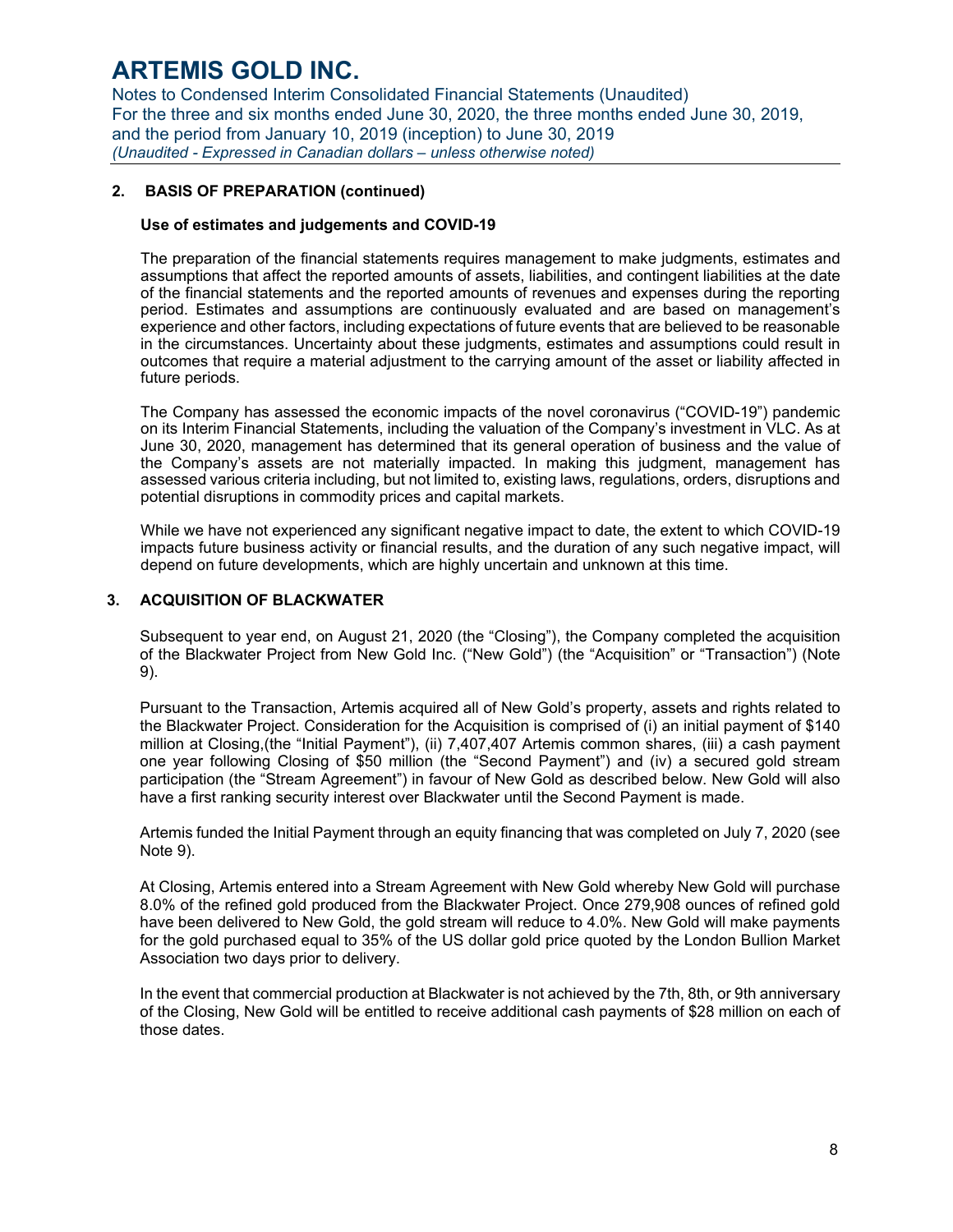Notes to Condensed Interim Consolidated Financial Statements (Unaudited) For the three and six months ended June 30, 2020, the three months ended June 30, 2019, and the period from January 10, 2019 (inception) to June 30, 2019 *(Unaudited - Expressed in Canadian dollars – unless otherwise noted)* 

### **3. ACQUISITION OF BLACKWATER (continued)**

During the three and six months ended June 30, 2020, the Company incurred \$935,437 of costs related to the Transaction which were capitalized as the Acquisition.

# **4. INVESTMENT IN VLC**

The investment in VLC is comprised of:

|                                           | Investment in | Convertible |    |           |    |              |
|-------------------------------------------|---------------|-------------|----|-----------|----|--------------|
|                                           | associate     | debenture   |    | Warrants  |    | <b>Total</b> |
| Initial investment                        | 3.906.000     | 5.094.000   | -S |           | S  | 9,000,000    |
| Gain at inception                         | 1.488.000     |             |    | 1.230.531 |    | 2.718.531    |
| Fair value change in the period           |               | 5,359,338   |    | 1,121,313 |    | 6,480,651    |
| Equity loss on investment in associate    | (208,002)     |             |    |           |    | (208,002)    |
| Shares received in settlement of interest | 236.068       | (236,068)   |    |           |    |              |
| Other                                     | 217.836       | (217, 836)  |    |           |    |              |
| Balance, December 31, 2019                | 5.639.902     | 9.999.434   |    | 2.351.844 | \$ | 17,991,180   |
| Investment                                | 1.825.858     |             |    | 240.897   |    | 2.066.755    |
| Fair value change in the period           |               | 978.766     |    | 101,754   |    | 1,080,520    |
| Shares received in settlement of interest | 216.495       | (216, 495)  |    |           |    |              |
| Equity loss on investment in associate    | (156, 685)    | ۰           |    |           |    | (156, 685)   |
| Balance, June 30, 2020                    | 7,525,570     | 10.761.705  | S  | 2.694.495 | S  | 20.981.770   |

On March 14, 2019, concurrent to a convertible debenture issued to Atlantic Gold Corporation ("Atlantic") (Note 6) the Company completed an investment in VLC whereby it received 18,600,000 units of VLC (each a "VLC Unit") for cash consideration of \$3,906,000 and a secured convertible debenture (the "Convertible Debenture") in VLC of \$5,094,000. Each VLC Unit comprised one VLC common share ("VLC Share") and one-half share purchase warrant. Each whole share purchase warrant entitles the holder to purchase one additional VLC Share at a price of \$0.25 per share, with an expiry date of March 14, 2022. As part of the investment the Company nominated one appointee to the board of directors of VLC.

The Convertible Debenture earns interest at an annual rate of 8.5% payable semi-annually, over a fiveyear term. The interest can be settled in cash or VLC Shares. The principal amount is convertible to VLC Shares at the election of the Company at a conversion price of \$0.25.

The Convertible Debenture investment is measured at fair value through profit and loss ("FVTPL"). At inception, the Convertible Debenture was recorded at the amount of cash consideration paid. The Company uses the Black-Scholes option pricing model to calculate the fair value of the Convertible Debenture held in VLC. The Company used the following assumptions to fair value the Convertible Debenture:

|                               | June 30, 2020 | <b>December 31,2019</b> |
|-------------------------------|---------------|-------------------------|
| <b>Share Price</b>            | 0.48<br>S     | 0.46<br>S               |
| <b>Volatility</b>             | 50%           | 40%                     |
| <b>Expected Life in Years</b> | 3.71          | 4.21                    |
| <b>Dividend Rate</b>          | 0.00%         | $0.00\%$                |
| <b>Risk-free-rate</b>         | 0.33%         | 1.64%                   |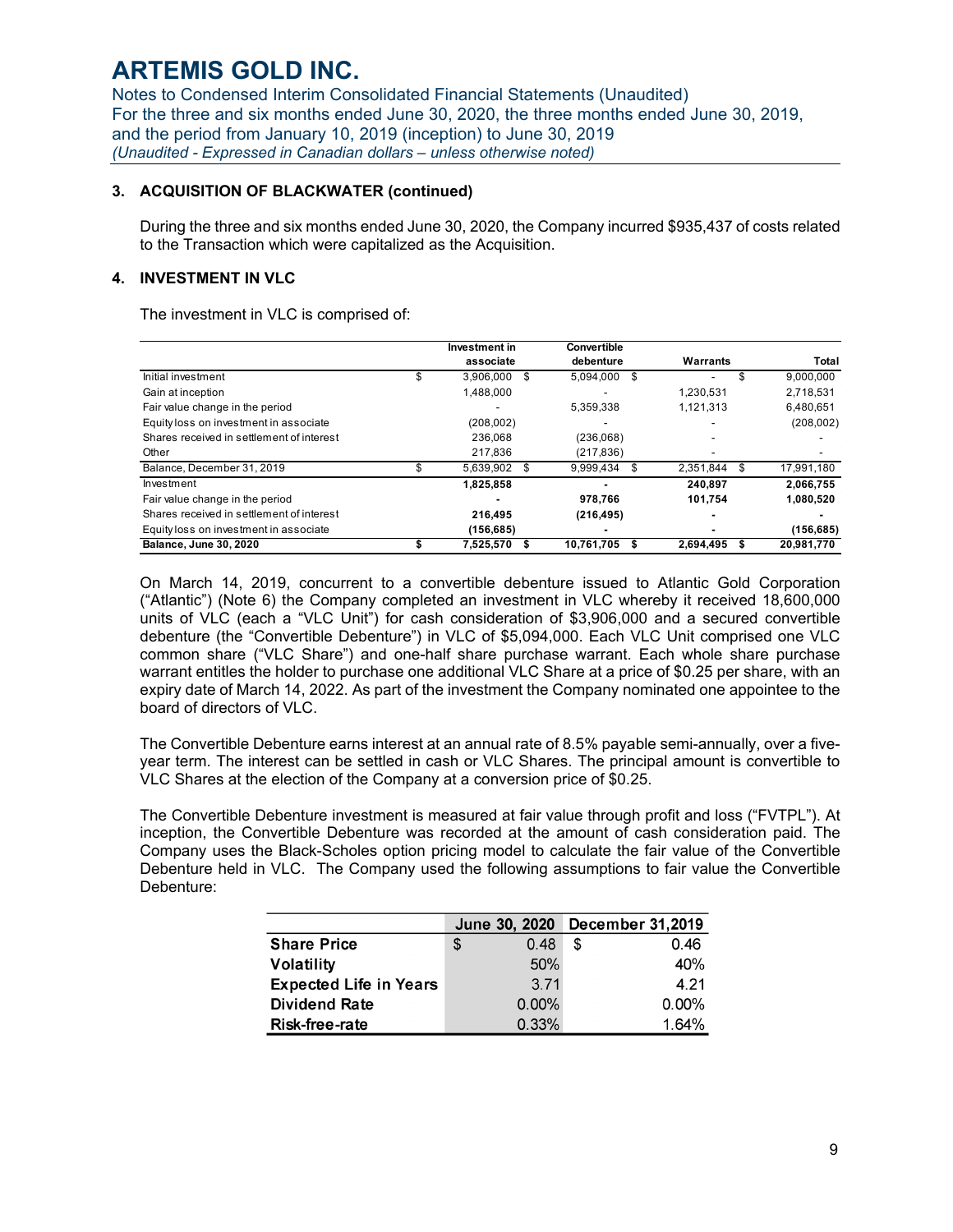Notes to Condensed Interim Consolidated Financial Statements (Unaudited) For the three and six months ended June 30, 2020, the three months ended June 30, 2019, and the period from January 10, 2019 (inception) to June 30, 2019 *(Unaudited - Expressed in Canadian dollars – unless otherwise noted)* 

# **4. INVESTMENT IN VLC (continued)**

In April 2020, VLC settled \$216,495 of interest owed on the Convertible Debenture by issuing 742,184 common shares to the Company. In October 2019, VLC settled \$236,068 of interest owed on the Convertible Debenture by issuing 495,516 common shares to the Company. As at June 30, 2020, the Company holds 25,004,587 VLC shares or 22.27% of the issued common shares of VLC (including 5,166,887 additional shares acquired in February 2020, as per below) with a fair market value of \$12,002,202.

On February 12, 2020, the Company invested an additional \$2,066,755 in VLC by subscribing to a nonbrokered private placement. The Company acquired 5,166,887 VLC units at a price of \$0.40. These additional units consist of one VLC Share and one half of a share purchase warrant, with each whole warrant entitling the holder to purchase one additional VLC Share at a price of \$0.55 per share for a period of 18 months following closing of the private placement. The fair value of \$240,897 attributed to the warrants on inception was determined using the Black-Scholes option pricing model with a share price of \$0.42, volatility of 65%, an expected life of 1.50 years, a dividend rate of nil and a risk free-rate of 1.51%.

The Company applies equity accounting over the investment in the common shares of VLC as the Company has significant influence over VLC due to its share ownership in the Company and its board representation. As a result, at inception of the investment, the common shares were recognized at attributed cost, with the carrying amount of the investment increasing or decreasing to recognize the Company's share of the profit or loss of VLC at each reporting period.

The warrants have been measured at FVTPL with the loss recorded within the loss on warrants in the interim consolidated statements of income (loss) and comprehensive income. The Company used the Black-Scholes option pricing model to calculate the fair value of the warrants held in VLC. The Company used the following weighted average assumptions to fair value the warrants:

|                               | June 30, 2020 | <b>December 31, 2019</b> |
|-------------------------------|---------------|--------------------------|
| <b>Share Price</b>            | 0.48<br>S     | -S<br>0.46               |
| <b>Volatility</b>             | 61%           | 60%                      |
| <b>Expected Life in Years</b> | 1.58          | 2.20                     |
| <b>Dividend Rate</b>          | 0.00%         | 0.00%                    |
| <b>Risk-free-rate</b>         | 0.26%         | 1.66%                    |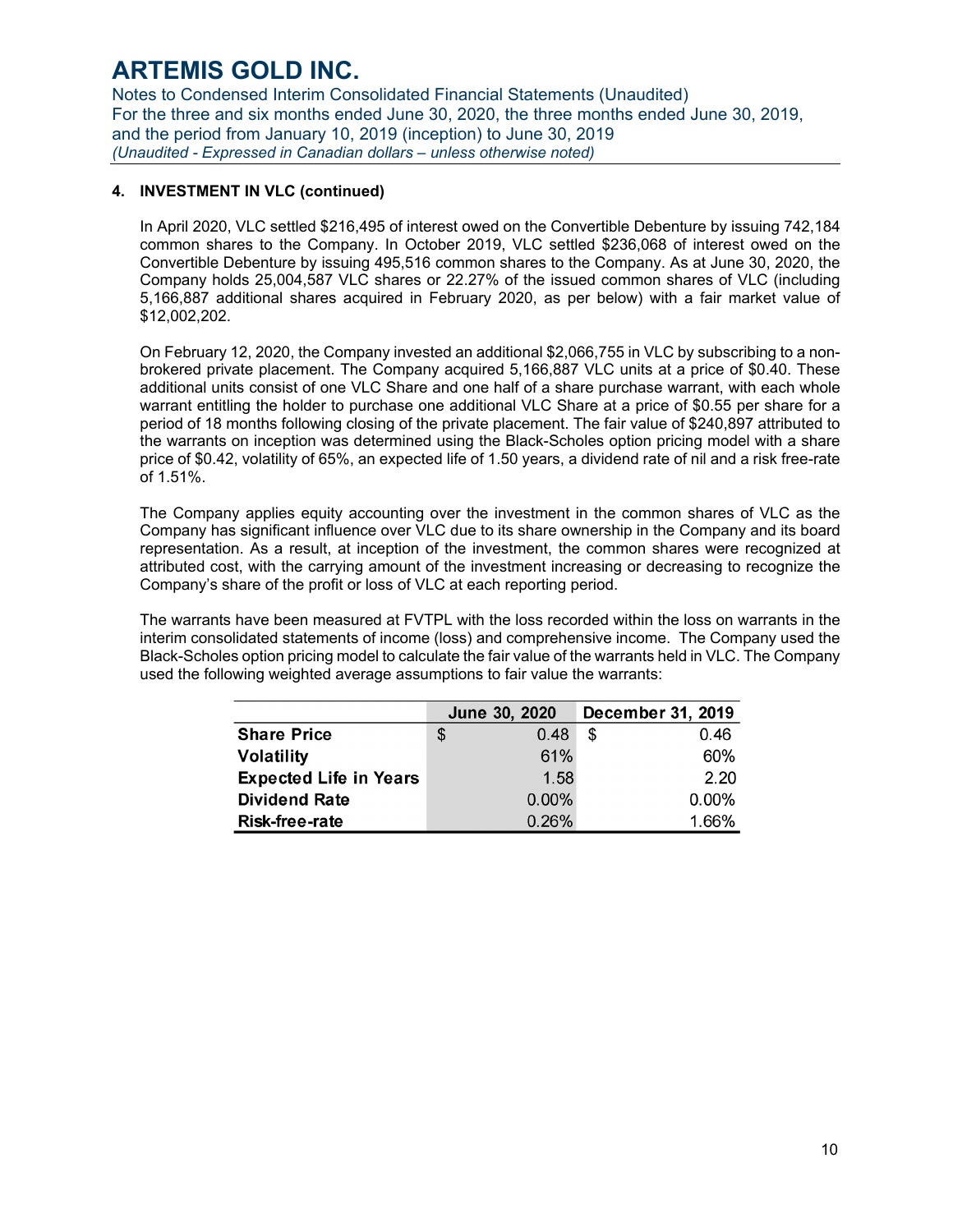Notes to Condensed Interim Consolidated Financial Statements (Unaudited) For the three and six months ended June 30, 2020, the three months ended June 30, 2019, and the period from January 10, 2019 (inception) to June 30, 2019 *(Unaudited - Expressed in Canadian dollars – unless otherwise noted)* 

### **4. INVESTMENT IN VLC (continued)**

The assets and liabilities of VLC are summarized in the following table and are taken from VLC's most recently available financial statements as at March 31, 2020.

|                                           |    | March 31, 2020 |
|-------------------------------------------|----|----------------|
| Current assets                            | \$ | 7,297,365      |
| Non-current assets                        |    | 12,992,649     |
|                                           |    | 20,290,014     |
| Current liabilities                       |    | 1,112,923      |
| Non-current liabilities                   |    | 4,068,164      |
|                                           |    | 5,181,087      |
| Net assets                                | \$ | 15,108,927     |
| Company's equity share of net assets      | S  | 3,265,448      |
|                                           |    |                |
| Loss and comprehensive loss for the three |    |                |
| months ended March 31,2020                | S  | (266,679)      |

### **5. MINERAL PROPERTY**

On May 31, 2019, the Company entered into an option agreement ("Option Agreement") whereby the Company has the right to acquire a 100% interest, subject to certain royalty payments, in the GK Project, located in British Columbia, Canada.

In order for the Company to exercise its option under the Option Agreement, the Company must pay:

- (i) \$125,000 in cash upon execution of the Option Agreement (paid on June 12, 2019);
- (ii) On or before 12 months after the effective date of the Option Agreement, \$50,000 in cash and incur certain expenditures of not less than \$100,000 (paid);
- (iii) On or before 24 months after the effective date of the Option Agreement, \$100,000 in cash and incur certain expenditures of not less than \$500,000;
- (iv) On or before 36 months after the effective date of the Option Agreement, \$500,000 in cash and incur certain expenditures of not less than \$1,300,000;
- (v) On or before 48 months after the effective date of the Option Agreement, \$750,000 in cash and incur certain expenditures of not less than \$2,000,000; and
- (vi) On or before 60 months after the effective date of the Option Agreement, \$1,000,000 in cash and incur certain expenditures of not less than \$3,000,000.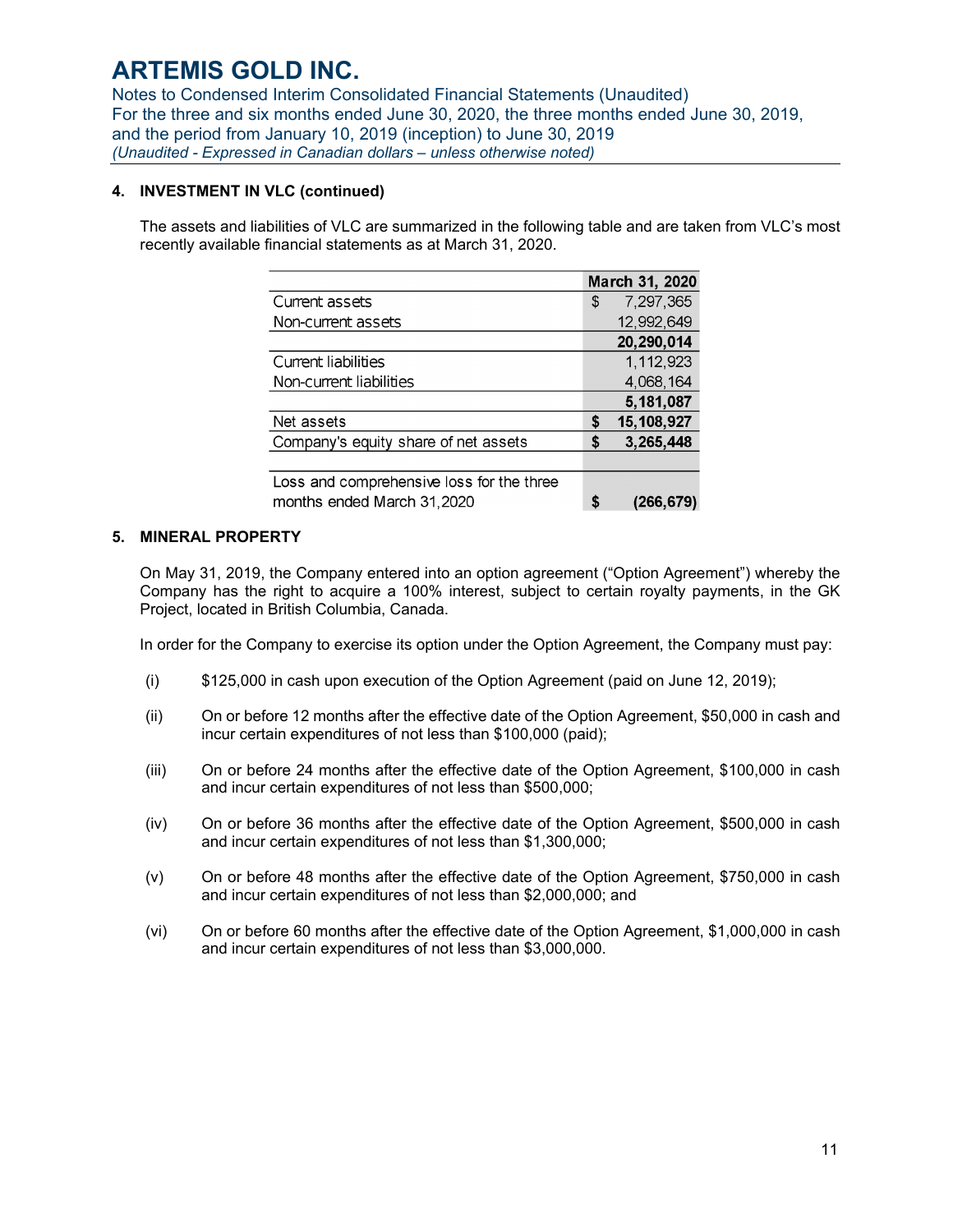Notes to Condensed Interim Consolidated Financial Statements (Unaudited) For the three and six months ended June 30, 2020, the three months ended June 30, 2019, and the period from January 10, 2019 (inception) to June 30, 2019 *(Unaudited - Expressed in Canadian dollars – unless otherwise noted)* 

# **6. EQUITY**

a) Authorized share capital

Unlimited number of common shares without par value.

During the six months ended June 30, 2020, the Company had the following share transactions:

(i) In various tranches, the Company issued 760,444 common shares pursuant to warrant exercises for gross proceeds of \$821,280.

During the period from January 10, 2019 to December 31, 2019, the Company had the following share transactions:

- (i) On July 18, 2019, the Company's common shares were split on the basis of approximately 1.302 post subdivided share for every pre subdivided share. All common share, and per share amounts in these financial statements have been retrospectively restated to present post subdivision amounts.
- (ii) On March 14, 2019, the Company issued 5,085,710 common shares for gross proceeds of \$3,906,000.
- (iii) On June 12, 2019, the Company issued 1 common share for gross proceeds of \$125,000.
- (iv) On March 14, 2019, concurrent to the investment in VLC (note 4), the Company issued convertible debentures of \$5,094,000 to its former parent, Atlantic Gold Corporation, carrying interest of 8.4% payable semi-annually convertible into shares of the Company at a conversion price of \$0.25. On July 18, 2019, the convertible debentures comprising of \$5,094,000 principal and \$148,591 of interest payable were fully converted into 6,825,986 common shares.
- (v) On August 27, 2019, Artemis completed a non-brokered private placement financing for gross proceeds of \$32,641,566 (the "Private Placement"). The Private Placement resulted in Artemis issuing 36,268,407 units (the "Artemis Units") at a price of \$0.90 per Artemis Unit. Each Artemis Unit consists of one Artemis common share and one common share purchase warrant, with each whole warrant entitling the holder to purchase one additional Artemis common share at a price of \$1.08 per share for a period of 60 months following closing of the Private Placement. There was no residual value to assigned to the warrants.

Certain directors and officers of Artemis subscribed to 17,889,155 common shares of the Private Placement which are subject to an escrow agreement. Pursuant to the escrow agreement, ten percent of the common shares were released from escrow on September 30, 2019 and 15% will be released from escrow every six months starting March 31, 2020 until September 30, 2022. At June 30, 2020 13,416,866 shares remained in escrow.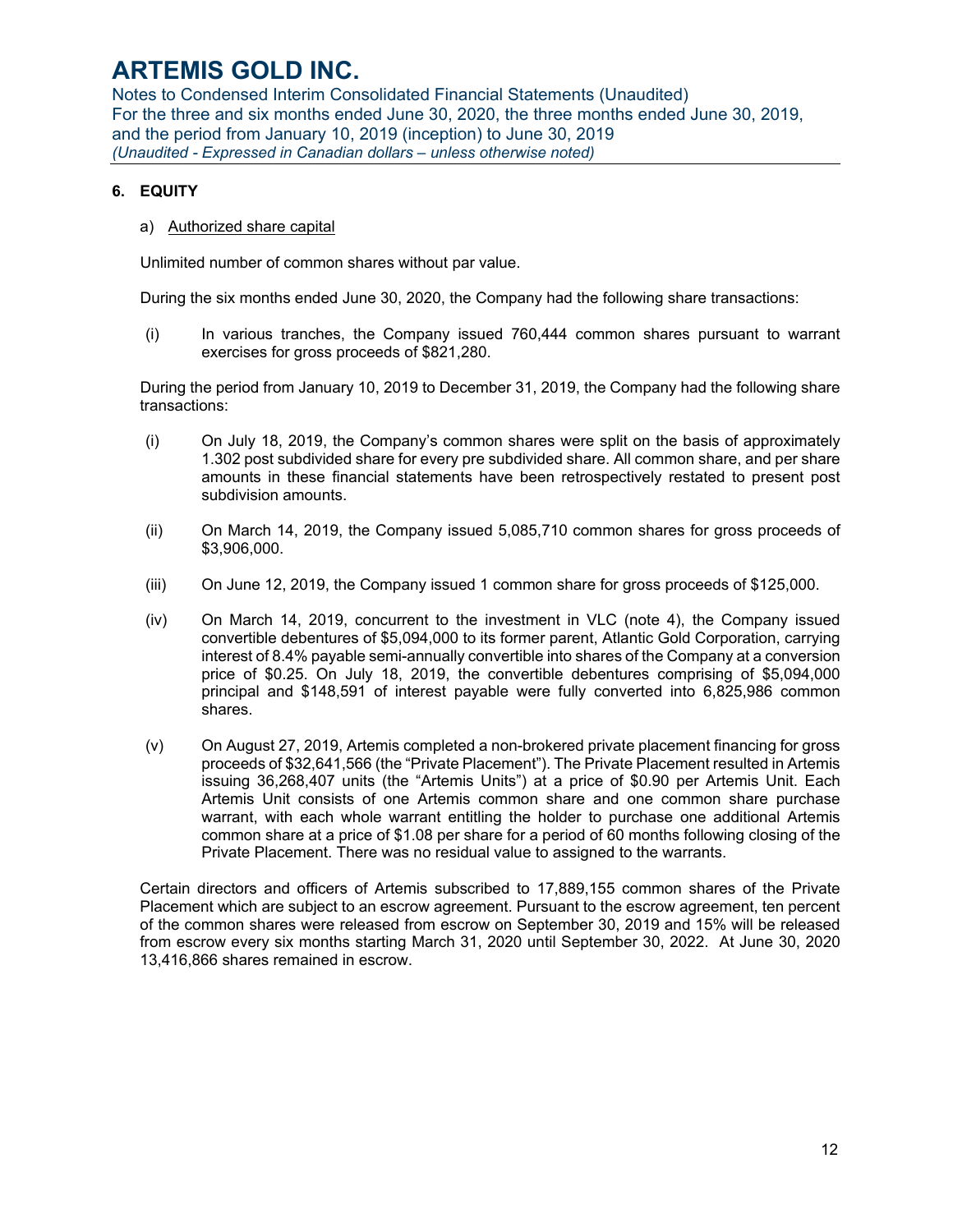Notes to Condensed Interim Consolidated Financial Statements (Unaudited) For the three and six months ended June 30, 2020, the three months ended June 30, 2019, and the period from January 10, 2019 (inception) to June 30, 2019 *(Unaudited - Expressed in Canadian dollars – unless otherwise noted)* 

### **6. EQUITY (continued)**

#### b) Stock options

The Company has established a stock option plan (the "Plan") for its directors, executive officers, employees and consultants under which the Company may grant options to acquire a maximum number of common shares equal to 10% of the total issued and outstanding common shares of the Company exercisable for a period of up to 10 years from the date of grant. The Company uses the Black Scholes option pricing model to determine the fair value of stock options granted. As at June 30, 2020, the Company had the following stock options outstanding:

|                                 |                |     | Weighted-                  |
|---------------------------------|----------------|-----|----------------------------|
|                                 |                |     | Number of average exercise |
|                                 | <b>Options</b> |     | price                      |
| Outstanding - January 10, 2019  |                | S   |                            |
| Granted                         | 1,520,000      | \$. | 1.16                       |
| Outstanding - December 31, 2019 | 1,520,000      | \$  | 1.16                       |
| Granted                         | 200,000        | \$  | 1.30                       |
| Outstanding - June 30, 2020     | 1,720,000      | \$  | 1.18                       |
| Exercisable - June 30, 2020     | 1,080,000      | \$  | 1.18                       |

On October 24, 2019, the Company granted 1,520,000 stock options with a fair value of \$1,576,587 to directors and employees of the Company with an exercise price of \$1.16, expiring on October 24, 2029.

On January 6, 2020, the Company granted 200,000 stock options with a fair value of \$232,287 to employees of the Company with an exercise price of \$1.30, expiring on January 6, 2030.

Total share-based payments recognized during the three and six months ended June 30, 2020, was \$257,552 and \$781,118, respectively (2019 – nil) which was expensed in the interim consolidated statements of income (loss) and comprehensive income.

As at June 30, 2020, outstanding stock options had a weighted average remaining life of 9.35 years.

The following assumptions were used in the valuation of the stock options granted in the six months ended June 30, 2020 and the period ended December 31, 2019:

|                         | 2020     | 2019     |
|-------------------------|----------|----------|
| Risk-free interest rate | 1.31%    | 1.45%    |
| Expected life           | 10 years | 10 years |
| Annualized volatility   | $100\%$  | 100%     |
| Dividend rate           | $0.00\%$ | $0.00\%$ |
| Forfeiture rate         | $0.00\%$ | $0.00\%$ |

The risk-free rate for periods within the contractual term of the option is based on the Bank of Canada administered interest rates in effect at the time of the grant. The Company has assumed that any granted stock options will not be exercised until the expiry date.

Expected volatilities are based on historical volatilities of stock prices of comparable companies given the limited life of the Company as an exploration and development company. Expected forfeiture rates have been assumed to be nil as to date, as most employees and directors involved are key personnel.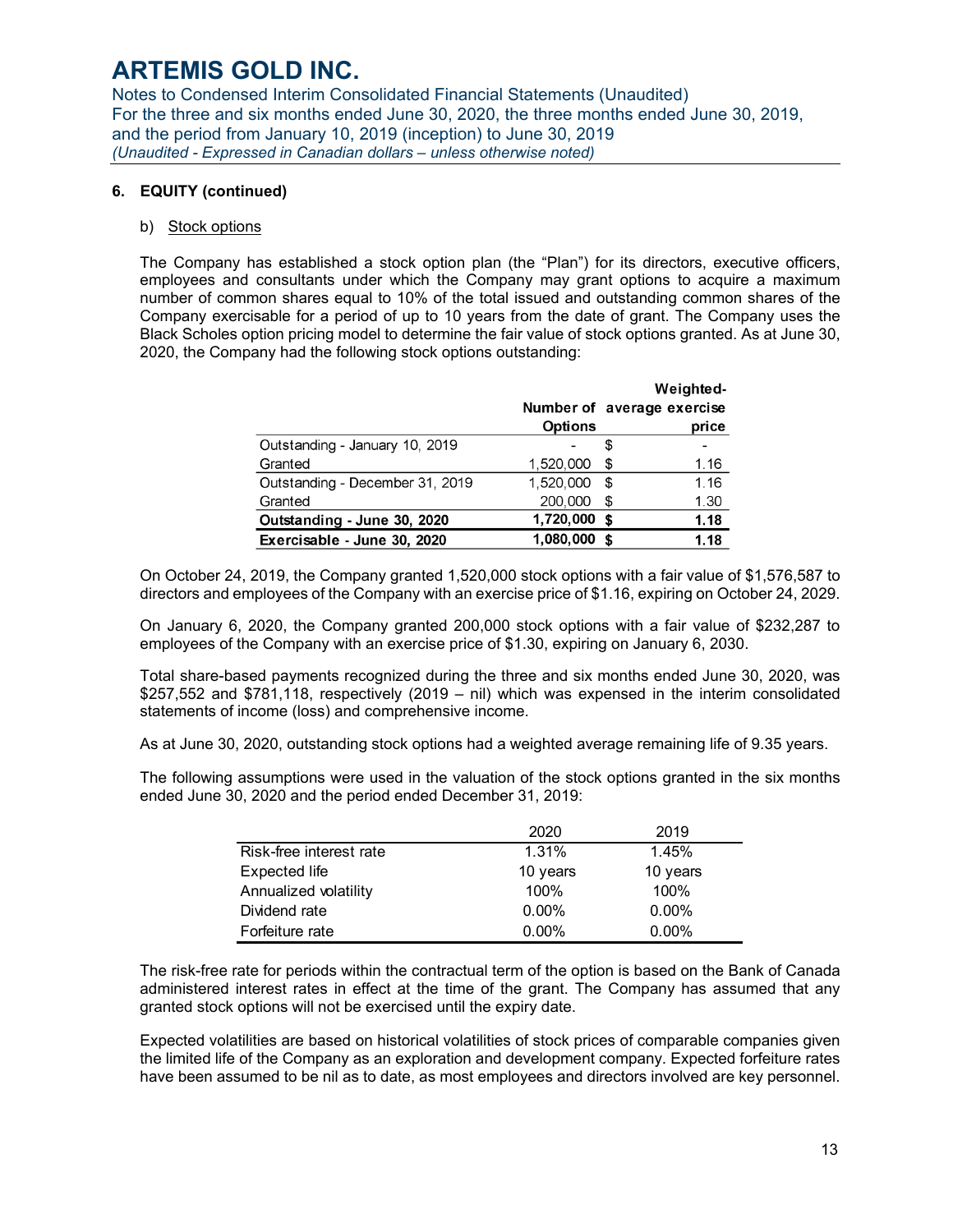Notes to Condensed Interim Consolidated Financial Statements (Unaudited) For the three and six months ended June 30, 2020, the three months ended June 30, 2019, and the period from January 10, 2019 (inception) to June 30, 2019 *(Unaudited - Expressed in Canadian dollars – unless otherwise noted)* 

### **6. EQUITY (continued)**

#### c) Share purchase warrants

All share purchase warrants expire on August 27, 2024. A summary of the changes in share purchase warrants is as follows:

|                                 |                            |     | Weighted- |
|---------------------------------|----------------------------|-----|-----------|
|                                 | Number of average exercise |     |           |
|                                 | Warrants                   |     | price     |
| Outstanding - January 10, 2019  |                            | æ   |           |
| Granted                         | 36,268,407                 | S   | 1.08      |
| Outstanding - December 31, 2019 | 36,268,407                 | S   | 1.08      |
| Exercised                       | (760,444)                  | \$  | 1.08      |
| Outstanding - June 30, 2020     | 35,507,963                 | -\$ | 1.08      |

### **7. RELATED PARTY TRANSACTIONS AND KEY MANAGEMENT COMPENSATION**

### *a) Key management compensation*

Key management includes the Company's directors, Chief Executive Officer and Chief Financial Officer. Compensation awarded to key management for the three and six months ended June 30, 2020, the three months ended June 30, 2019, and the period from January 10, 2019 to June 30, 2020 comprises the following:

|                       |   | For the three<br>months ended | For the three<br>months ended |      |               | <b>For the six</b> For the period from<br>months ended January 10, 2019 to |
|-----------------------|---|-------------------------------|-------------------------------|------|---------------|----------------------------------------------------------------------------|
|                       |   | June 30, 2020                 | June 30, 2019                 |      | June 30, 2020 | June 30, 2019                                                              |
| Salaries and benefits | S | 59,709                        |                               | - \$ | 130,900       |                                                                            |
| Consulting fees       |   | 87,500                        | $\overline{\phantom{0}}$      |      | 175.000       |                                                                            |
| Director fees         |   | 41,250                        | $\overline{\phantom{0}}$      |      | 82,500        |                                                                            |
| Share-based payments  |   | 190,394                       | ٠                             |      | 564,335       |                                                                            |
|                       |   | 378,853                       | $\overline{\phantom{a}}$      |      | 952,735       |                                                                            |

### *b) Amounts payable to related parties*

As at June 30, 2020, the Company owed \$7,500 in directors' fees to certain directors of the Company. (December 31, 2019 - \$7,500). The Company owed \$31,956 in administrative and corporate development expenses to Sirocco Advisory Services Ltd, a company controlled by an officer and director of the Company.

The Company charges office lease and administrative expenditures to Oceanic Iron Ore Corp. ("Oceanic"), a company with common management and director. During the three and six months ended June 30, 2020, office lease and overhead and service costs expenditures billed to Oceanic amounted to \$5,881 and \$10,928, respectively (2019 – nil). As at June 30, 2020, the Company was due \$10,928 from Oceanic (December 31, 2019 – payable of \$8,764).